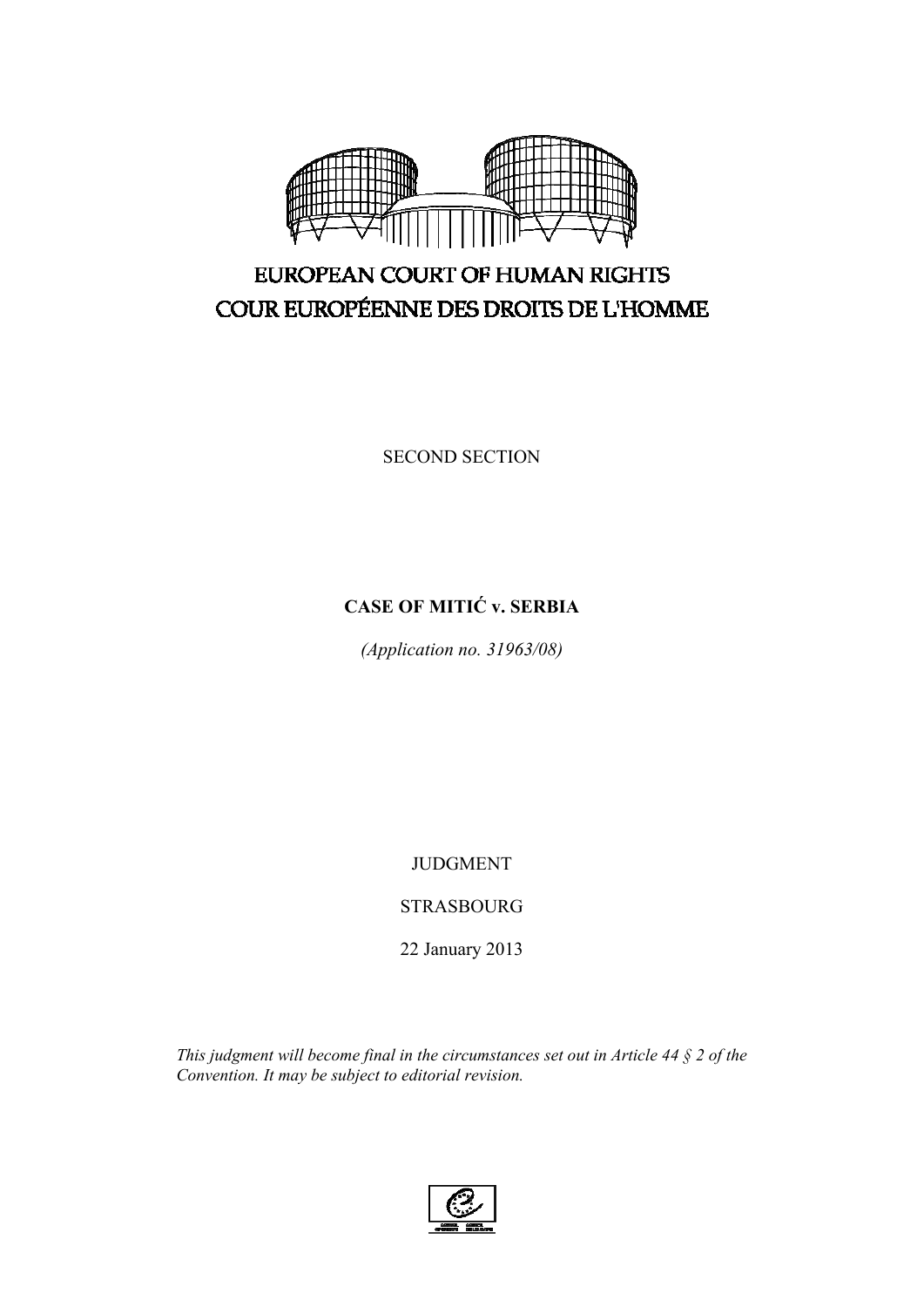#### **In the case of Mitić v. Serbia,**

The European Court of Human Rights (Second Section), sitting as a Chamber composed of:

 Guido Raimondi, *President,*  Peer Lorenzen, Dragoljub Popović, András Sajó, Nebojša Vučinić, Paulo Pinto de Albuquerque, Helen Keller, *judges,* 

and Stanley Naismith, *Section Registrar,*

Having deliberated in private on 11 December 2012,

Delivers the following judgment, which was adopted on that date:

# PROCEDURE

1. The case originated in an application (no. 31963/08) against the Republic of Serbia lodged with the Court under Article 34 of the Convention for the Protection of Human Rights and Fundamental Freedoms ("the Convention") by a Serbian national, Mr Najdan Mitić ("the applicant"), on 20 June 2008.

2. The applicant was represented by Mr M. Cvetanović, a lawyer practising in Leskovac. The Serbian Government ("the Government") were represented by their Agent, Mr S. Carić.

3. The applicant, relying on Article 2 of the Convention, alleged that the authorities had failed to protect the life of his son who committed suicide while in solitary confinement. He further complained that the investigation into his son's death was not adequate and effective under that Article.

4. On 6 December 2010 the application was communicated to the Government. It was also decided to rule on the admissibility and merits of the application at the same time (Article 29  $\S$  1).

# THE FACTS

#### I. THE CIRCUMSTANCES OF THE CASE

5. The applicant was born in 1950 and lives in Manojlovce. He is the father of Jovica Mitić ("JM") who, on 8 October 2007, at the age of 28, hanged himself whilst serving a cumulative prison sentence of one year and nine months at Leskovac District Prison ("the District Prison").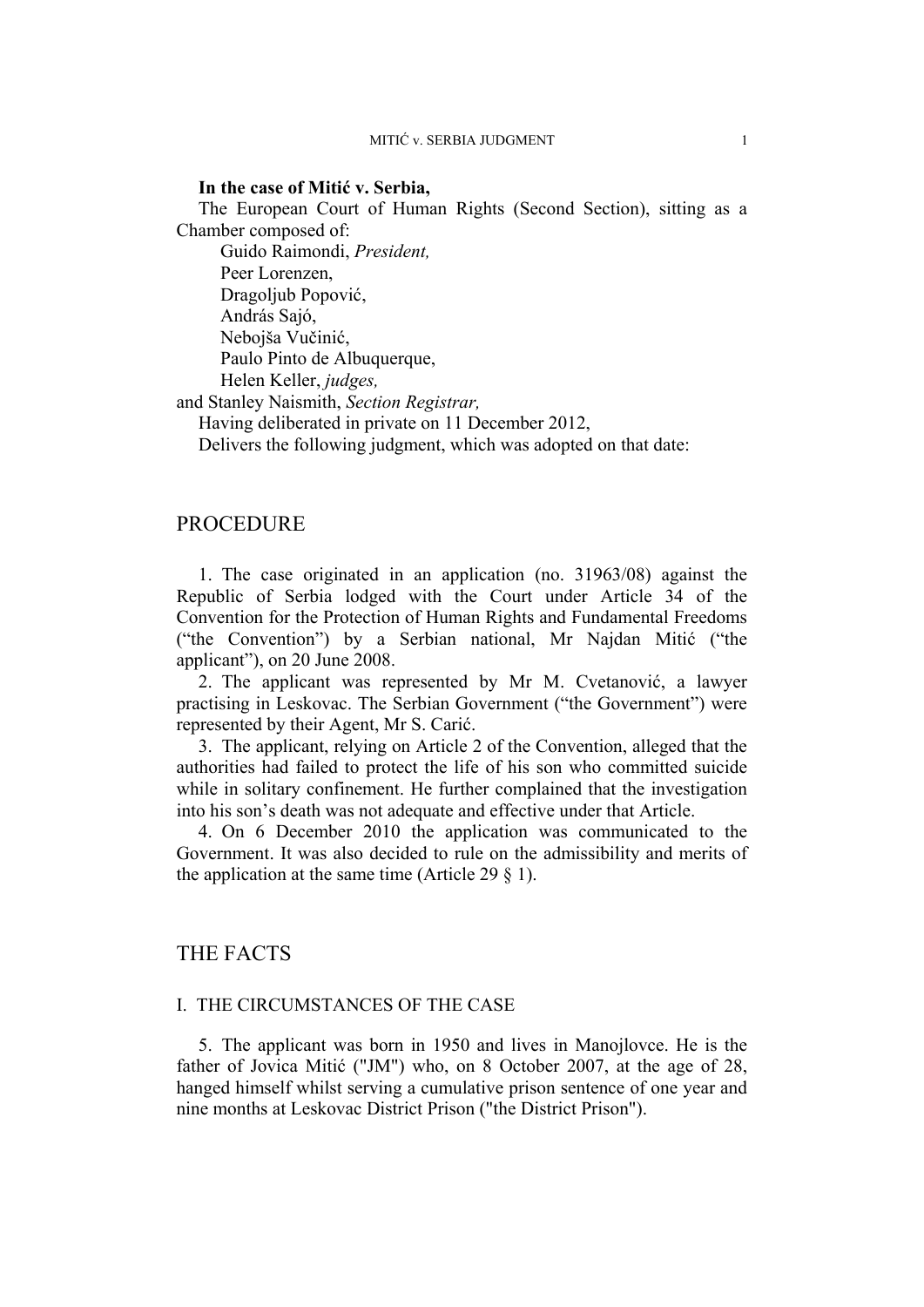6. On 14 August 2007 JM was arrested by the Leskovac Police Department on suspicion of larceny. The same day the investigating judge of the Leskovac District Court ("the District Court") decided to open an investigation against him on the larceny charge and to detain him for a period of one month.

7. On 15 August 2007, after having been placed in a detention unit of the District Prison, JM was examined by DP, the prison doctor, and a detention medical file was opened at the prison infirmary. During the examination, JM said that he had been involved in four traffic accidents in the past two months in which he had injured sixth cervical vertebra. He denied any other recent injury, surgery or illness. During his detention, JM visited the prison doctor three times complaining of trouble sleeping (17, 22 and 24 August 2007). He was prescribed 10 mg of diazepam and 15 mg of flormidal once a day.

8. On 21 August 2007 the Police Department informed the prison authorities that various District Courts had previously issued several arrest warrants for JM in connection with prison sentences imposed on him earlier by three final judgments (six months ordered on 19 November 2003 for larceny and forgery; three months ordered on 16 May 2005 for enabling substance abuse; and one year ordered on 7 November 2005 for forgery). The prison authorities were thus requested to transfer JM from a detention unit to a prison unit to serve a cumulative prison sentence of one year and nine months. They were also warned that, being a recidivist and a fugitive, he should be placed in the high-security prison unit.

9. On 27 August 2007 JM was placed in the high-security prison unit. On 28 August 2007 he was examined by the prison doctor and by TI, the prison psychologist, as a part of the standard procedure. During the examination JM denied any family history of mental illness and said that prior to imprisonment he had used sedatives for his sleeping problems. In her record of the examination, the prison psychologist described him as introverted, dishonest and dissimulative.

10. JM was examined again on 4 September 2007 for what appears to be muscle pain (the medical file submitted by the Government is partly illegible). On 21 September 2007 he complained of a "twinge" and the prison doctor discovered bruises on his left shoulder, shoulder blades and right upper arm. The doctor considered the bruises to be three days old. JM refused to say how he got these bruises and it would appear that he refused to file a formal complaint with the prison authorities. The doctor observed that he appeared nervous. She prescribed ibuprofen and 10 mg of diazepam twice a day.

11. On 25 September 2007 JM failed to show up for a scheduled medical check-up. On 2 October 2007 JM visited the prison doctor concerning a dermato-venereal condition and an appointment was made for him with a specialist outside the prison. Two days later he complained of insomnia and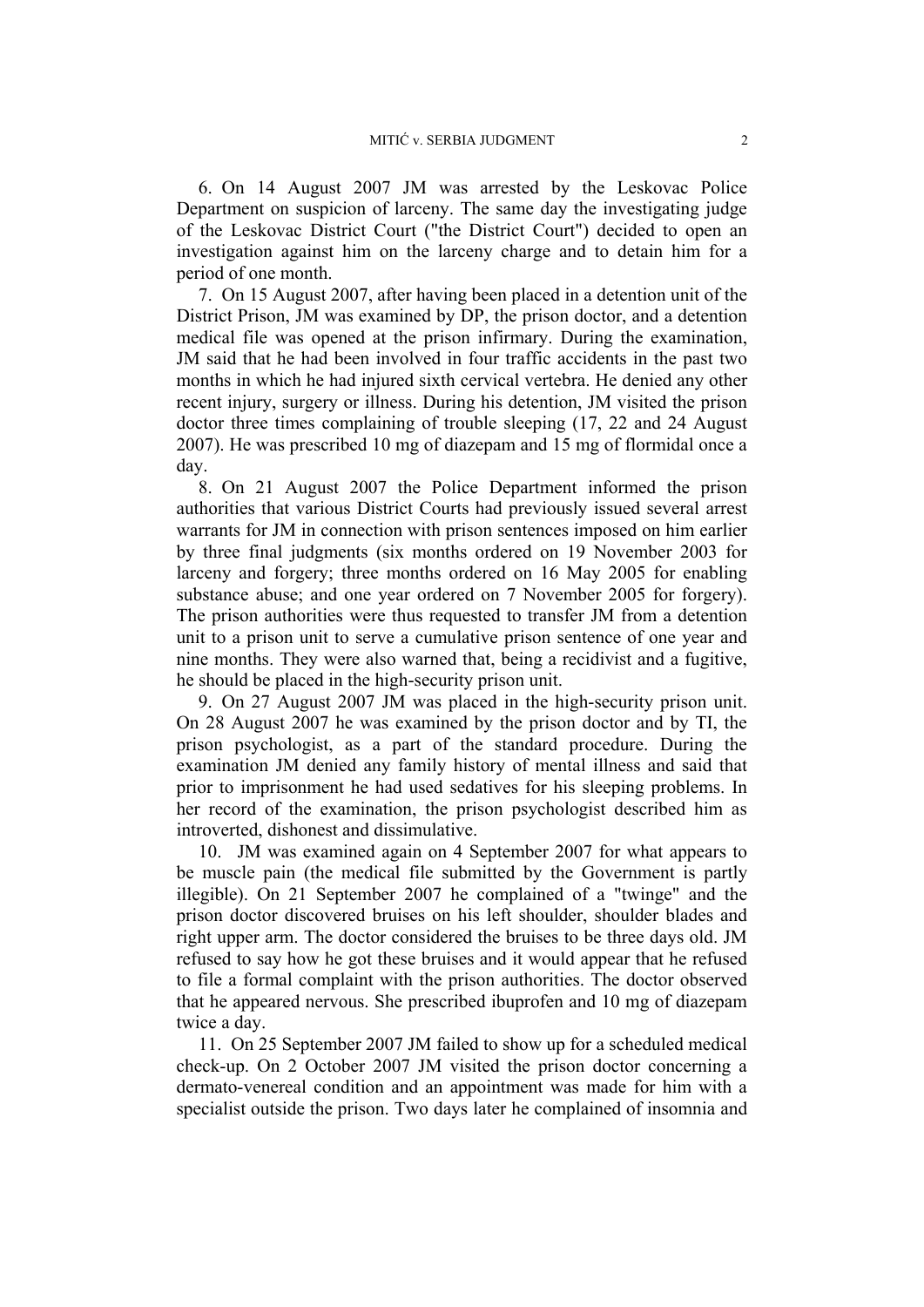minor anxiety. He refused to see the prison psychologist and the prison doctor increased the daily dose of diazepam to 10 mg three times per day and again prescribed 15 mg of flormidal once a day.

12. On 3 October 2007 JM attempted to escape together with three other inmates. On 5 October 2007 disciplinary proceedings were initiated against each of them and a disciplinary measure of placement in solitary confinement for a period of 15 days was imposed on each.

13. Before being placed in solitary confinement, JM was examined by the prison doctor, who established that he was fit to undergo solitary confinement with the continuation of previously prescribed daily therapy (paragraph 11 above). During his stay in solitary confinement JM was visited by the prison doctor once a day and was receiving his therapy administered by a member of the prison medical staff. He did not complain of any health problem. The cell in which he was placed was equipped with CCTV which covered the entrance door of the cell and part of the toilet door. It did not make video recordings but only projected images to a screen located in the office of the head of the prison guards.

14. On 7 October 2007 the applicant came to visit his son but was informed that the visit was not allowed because JM had been placed in solitary confinement following disciplinary proceedings against him (paragraph 31 below). He was allowed to leave a package which was given to JM the same day.

15. Early in the morning of 8 October 2007 JM was served with breakfast. At approximately 8.15 a.m. he was visited by the prison doctor and a member of the prison staff. Between 8.45 a.m and 9.00 a.m. a member of the prison medical staff gave him his daily treatment. He later recalled that JM's demeanour was calm and responsive.

16. At around 12 noon the same day JM was discovered by a prison guard and a correctional officer hanging from the heating pipe in his cell by a ligature fashioned out of a bed sheet. At 12.05 p.m. he was pronounced dead.

17. At 12.20 p.m. on the same day the investigating judge of the District Court conducted an on-site investigation during which the cell was secured by two police officers. The deputy public prosecutor was also present. Photographs were taken of the cell and of JM's body. The on-site investigation was closed at 2.00 p.m. The investigating judge made a record of the investigation, including a description of JM's cell and the items found therein, as well as of the reconstruction of the events of that morning based on an interview with the prison warden. The written statements of the prison staff who had contact with JM, given to the prison warden, were also included in the file. JM's family was informed of his death the same day.

18. The same day the police questioned the prison guard and the correctional officer who had discovered JM's body. The prison guard said that he had arrived at work at 7.45 a.m. and had visited all the cells,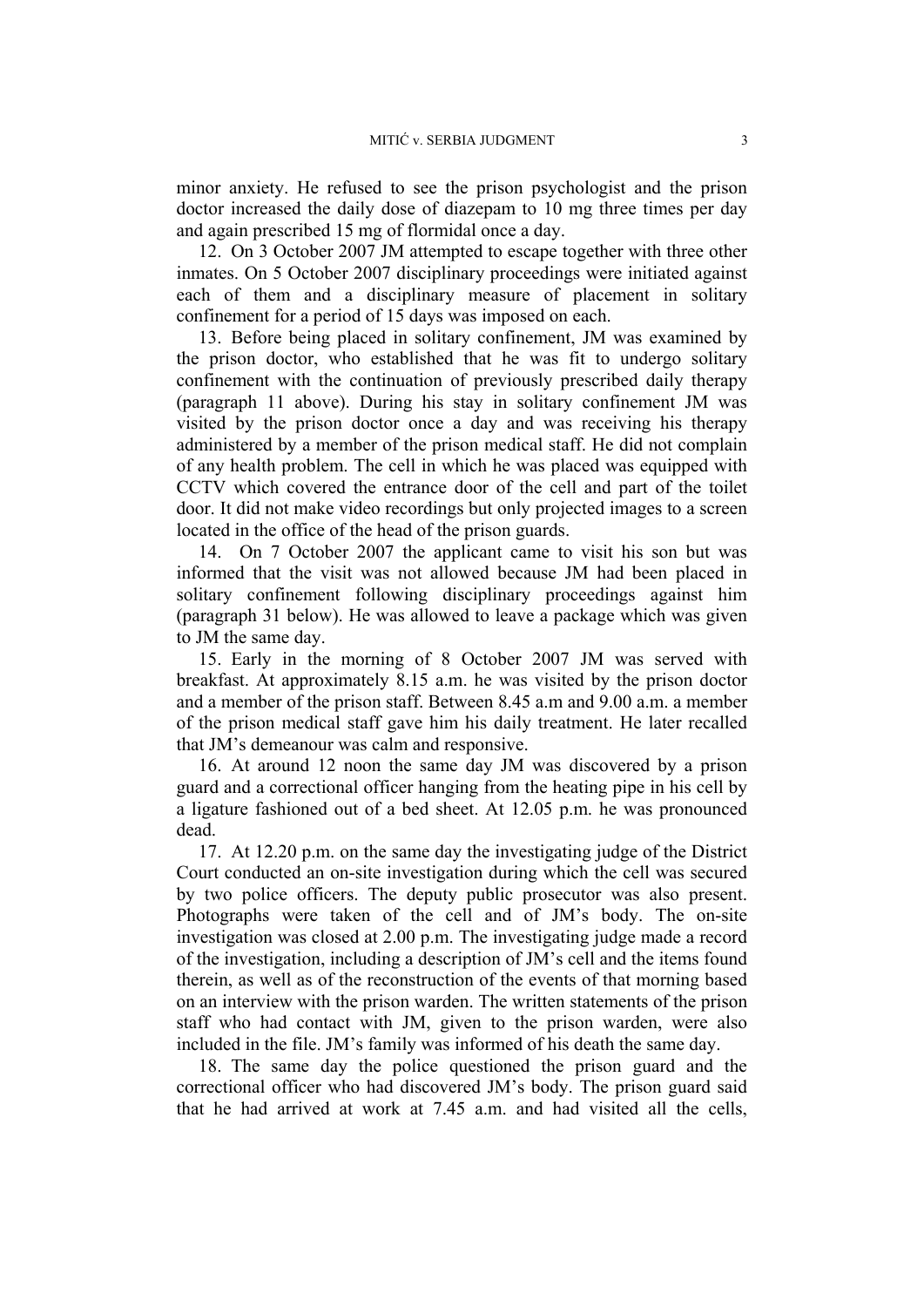including that of JM. Everything appeared normal. He further said that he had seen JM alive in his cell at 10.50 a.m. The correctional officer said that he had last seen JM on 4 October 2007. His impression was that, while JM was an introverted person, there was nothing peculiar in his demeanour.

19. The police also interviewed the prison doctor, the member of the prison medical staff who was giving treatment to JM and two other members of the prison staff who had had contact with him. They maintained that JM had never disclosed any suicidal tendencies and that he had seemed relaxed the last time they had seen him. The official record of all the interviews was made.

20. At 10.00 p.m. that day Dr RK performed an autopsy on JM's body, at the request of the investigating judge. The doctor noted that he had been informed by the investigating authorities that JM's body was discovered at around 10.00 a.m. He went on to describe the external appearance of the body and noted that the ligature had left a twenty-five by thirty millimetres wide trace on the front of JM's neck and a thirty by forty millimetres wide trace on the back and sides of his neck. He further observed an oblong purple bruise on JM's neck; it did not disappear when pressed. The doctor further noted an old bruise, which measured twenty by fifteen millimetres on JM's right upper arm. He concluded, based on its colour and appearance, that it was an old injury. The internal examination did not show, in his opinion, any anomalies. The histopathological examination of JM's internal organs had shown severe blood stasis, particularly in the lungs and kidneys. The microscopic examination of his neck subcutaneous soft tissues revealed fresh bleeding. The toxicology screening revealed no traces of poison; some traces of alcohol were discovered. The autopsy report concluded that JM's death had occurred between 9.00 a.m. and 10.00 a.m. as a result of asphyxia caused by hanging. The report included photographs.

21. Before the autopsy report was received by the court and the applicant, on 9 October 2007 the applicant requested a second autopsy. He was informed the same day by the investigating judge that a second autopsy could not be ordered before the report of the first had been received. JM's body was given to his family the same day.

22. On 9 October 2007 one of the inmates who was also in solitary confinement as a result of the escape attempt (paragraph 12 above) informed the prison doctor and the correctional officer, in two separate visits of which official records were made, that during a daily walk in the prison yard, JM had told him that he planned to stage a suicide attempt in order to be transferred to the Special Prison Hospital in Belgrade. The inmate expressed his regret for failing to inform the prison authorities of JM's intentions.

23. The same day, the applicant lodged a criminal complaint against the prison warden and unspecified prison officers for the alleged murder of his son and abuse of authority. The applicant argued, in particular, that his son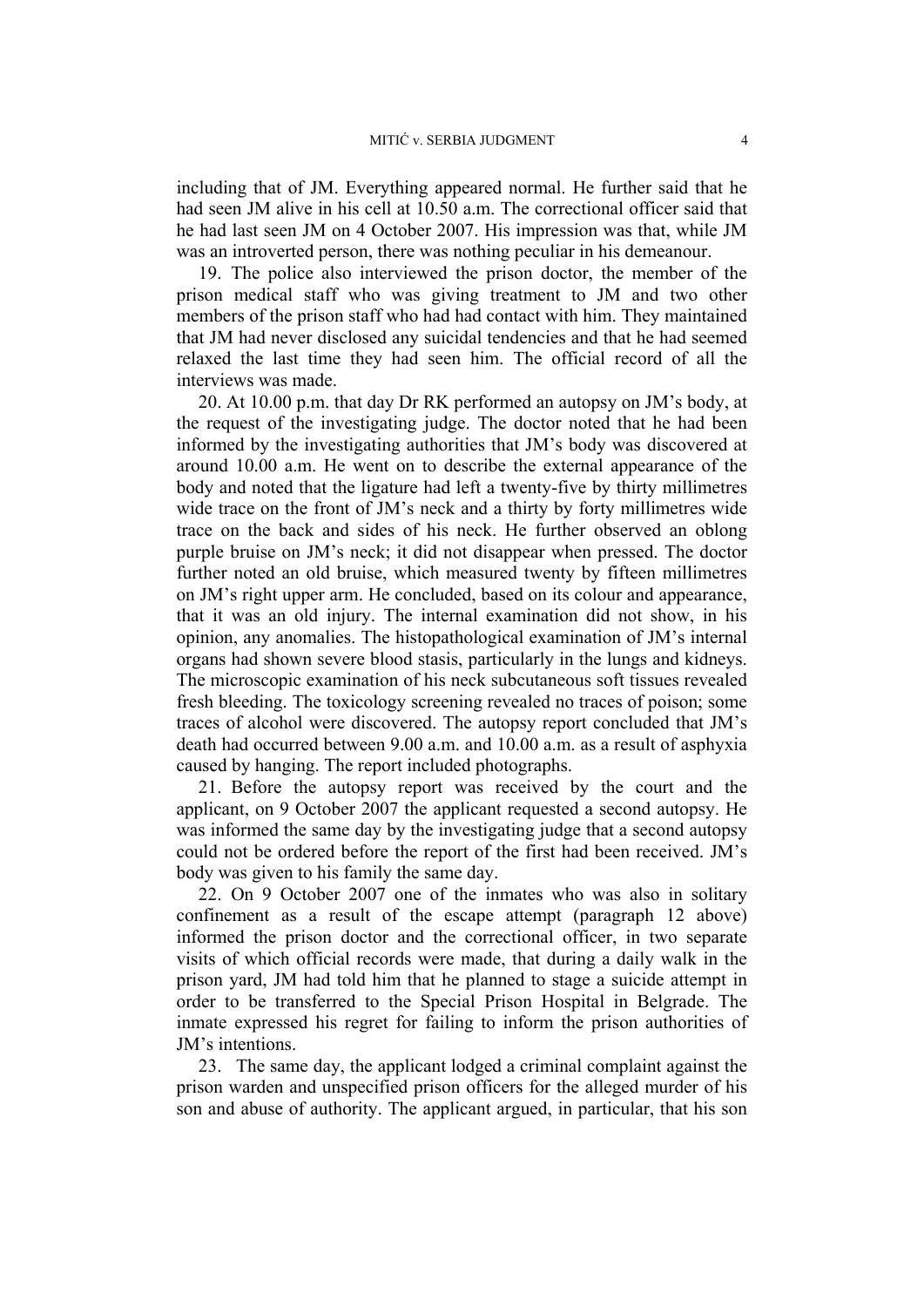had been unjustly and arbitrarily punished for the alleged escape attempt as he was the only one who had been punished with solitary confinement which had caused psychological suffering and his eventual suicide. On the same day, the public prosecutor requested a report of the events of 8 October 2007 from the prison authorities and that police officers question all persons indicated in the applicant's complaint, in particular about JM's treatment in prison and why he had been placed in solitary confinement.

24. At the request of the public prosecutor, the police again questioned the prison guard and the correctional officer who had discovered JM's body, the prison doctor, the member of the medical staff who had administered treatment to JM and two other prison officers who had had direct contact with him. They all reiterated their earlier statements that, in particular, there had been nothing peculiar in JM's behaviour that would have indicated that he was suicidal.

25. On 16 October 2007 the police report was sent to the prosecutor's office. It also contained a written statement of the prison warden dated 15 October 2007, the record of visits JM had received and decisions concerning disciplinary proceedings against three other inmates who had participated in the escape attempt (paragraph 12 above). The prison warden submitted that JM's treatment was in compliance with the prison rules. JM had visiting rights (he had received eight visits from his family and three from his lawyer) and had received adequate medical treatment. On 19 December 2007 the public prosecutor decided not to prosecute.

26. On 28 December 2007 the applicant filed an indictment with the District Court against the prison, the prison doctor and nine other prison officers for alleged murder, having taken over the prosecution of the case as a "subsidiary prosecutor" (paragraph 30 below). He maintained his allegations in his criminal complaint, adding that the prison doctor had made a wrong assessment in deciding that his son was fit for placement in solitary confinement. On 4 January 2008 the investigating judge of the District Court requested the prison authorities to submit a report on JM's treatment in the prison (in particular, as regards his visiting rights, his medical treatment and any disciplinary proceedings against him). The investigating judge also requested a file from the public prosecutor's office.

27. On 11 January 2008 the prison authorities sent the requested report to the investigating judge. It contained, in particular, the statement of the prison doctor dated 9 January 2008: she gave an account of JM's medical treatment in prison and stated that, while he had not requested medical assistance while in solitary confinement, she had visited him once per day in accordance with prison regulations.

28. On 14 January 2008, after examining all the documents, the investigating judge expressed the opinion that there were not enough elements for an indictment and that the investigation should be discontinued.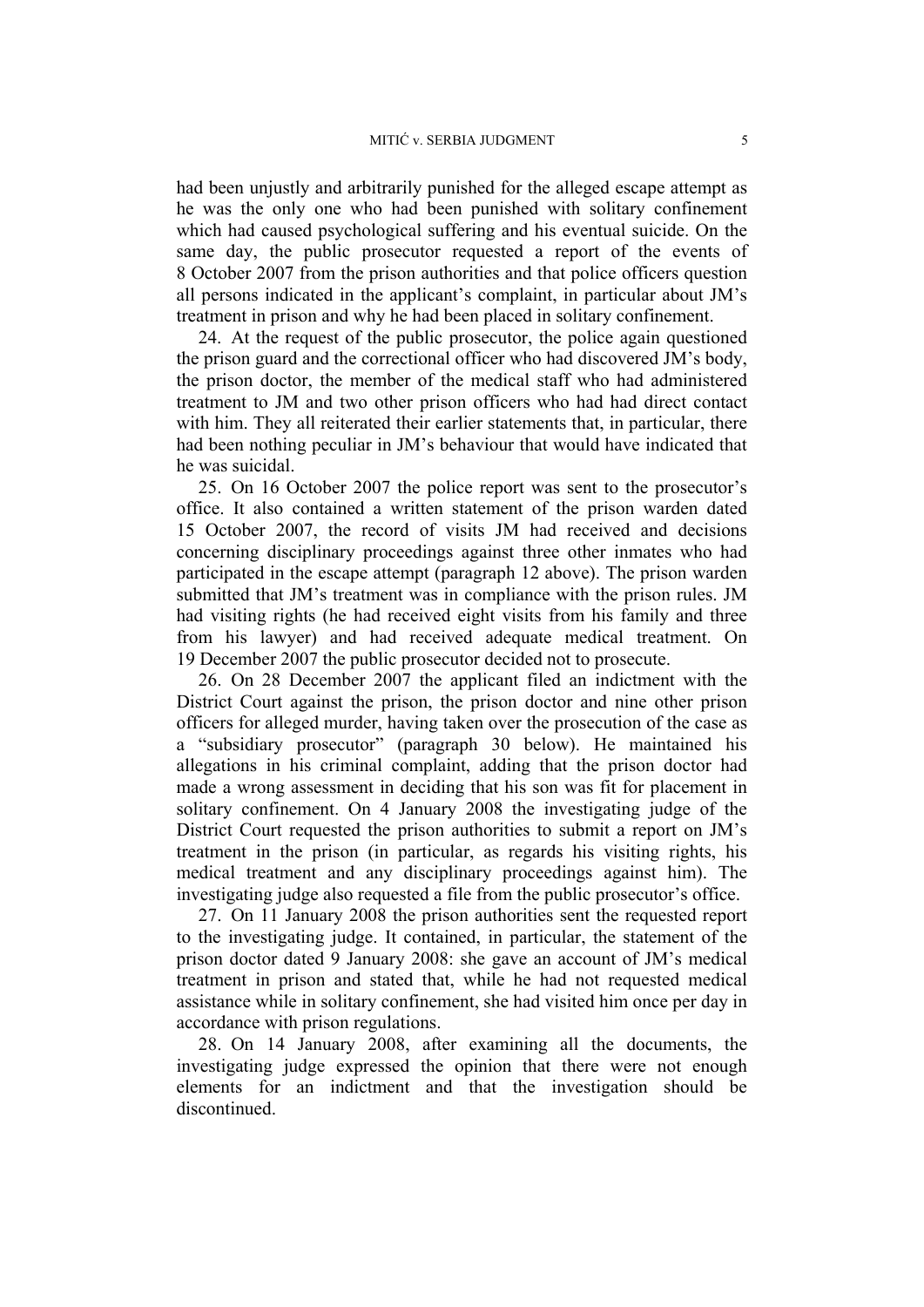29. On 23 January 2008 a chamber of three judges of the District Court accepted that conclusion and decided not to prosecute. That decision was upheld by the Supreme Court of Serbia on 12 March 2008.

# II. RELEVANT DOMESTIC LAW AND INTERNATIONAL PRACTICE

30. Code of Criminal Procedure 2001 (*Zakonik o krivičnom postupku*, published in the Official Gazette of the Federal Republic of Yugoslavia nos. 70/01 and 68/02, as well as in the Official Gazette of the Republic of Serbia nos. 58/04, 85/05, 115/05, 46/06, 49/07, 122/08, 20/09, 72/09 and 76/10) entered into force on 28 March 2002.

Articles 19 and 20 of this Code provide, *inter alia*, that formal criminal proceedings can be instituted at the request of an authorised prosecutor. In respect of crimes subject to prosecution *ex officio*, including murder, the authorised prosecutor is the public prosecutor personally. The latter's authority to decide whether to press charges, however, is bound by the principle of legality which requires that he must act whenever there is a reasonable suspicion that a crime subject to prosecution *ex officio* has been committed. Article 61 of this Code provides that should the public prosecutor decide that there is no basis to prosecute, he must inform the victim of this decision, who shall then have the right to take over the prosecution of the case on his own behalf, in the capacity of a "subsidiary prosecutor".

31. Section 81(3) of the Execution of Penal Sanctions Act 2005 (*Zakon o izvršenju krivičnih sankcija*, published in the Official Gazette of the Republic of Serbia no. 85/05) provides that visits are not allowed during placement in solitary confinement. An escape or attempt to escape is qualified as a heavy disciplinary offence (section 145) for which placement in solitary confinement can be ordered (section 146(2)). A prisoner must undergo a medical examination before being placed in solitary confinement (section 151(2) of this Act) and during solitary confinement he must be examined by a prison doctor at least once a day (section 153 of this Act).

32. The European Convention for the Prevention of Torture and Inhuman or Degrading Treatment or Punishment provides non-judicial preventive machinery to protect persons deprived of their liberty. It is based on a system of visits by the European Committee for the Prevention of Torture and Inhuman or Degrading Treatment or Punishment ("the CPT"). During its years of activity in the field, the CPT has developed standards relating to the treatment of persons deprived of their liberty. The following are its standards concerning the material conditions in solitary confinement (see the CPT standards, document no. CPT/Inf/E (2002) 1 - Rev. 2011, p. 35):

"The cells used for solitary confinement should meet the same minimum standards as those applicable to other prisoner accommodation. Thus, they should be of an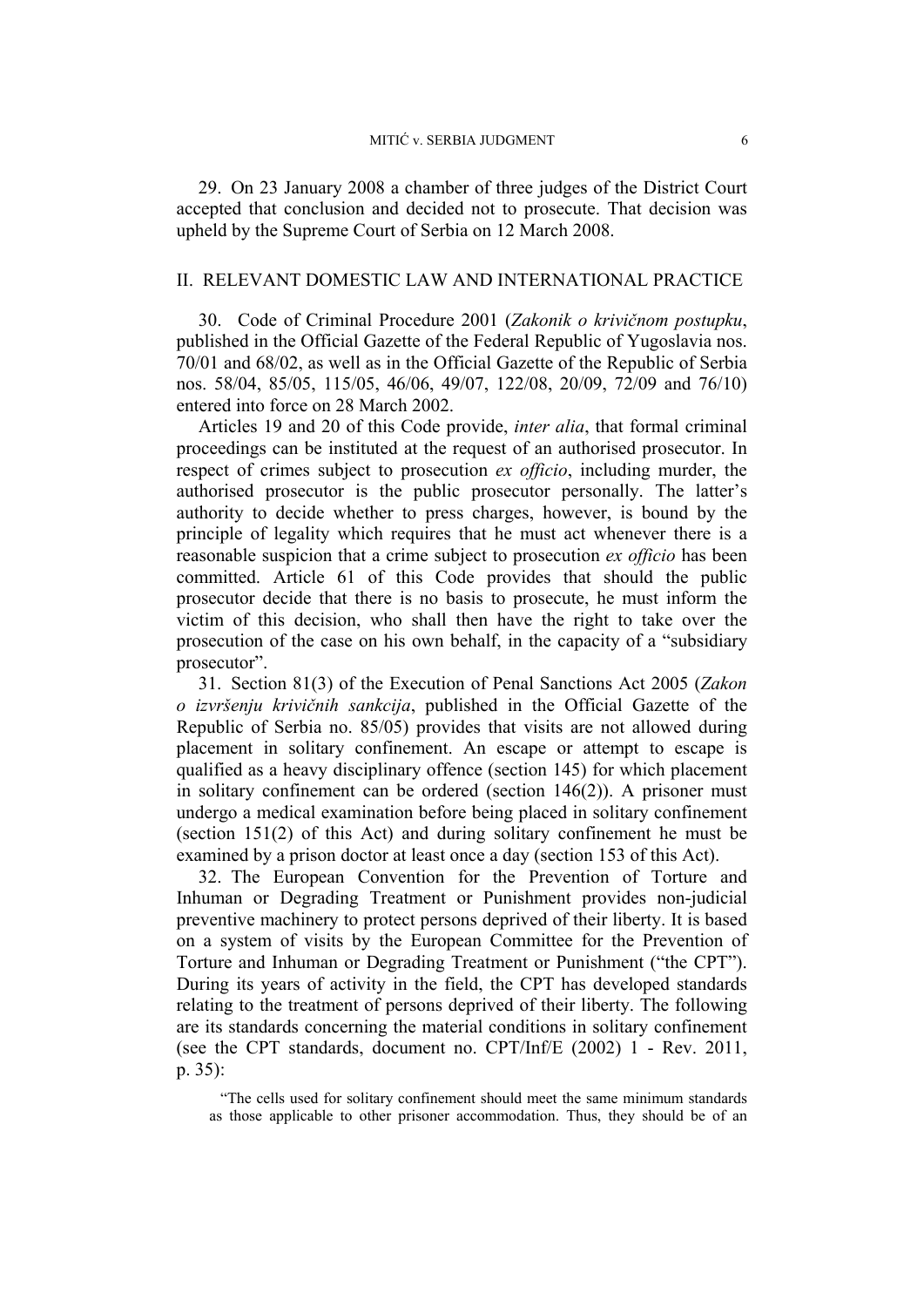adequate size, enjoy access to natural light and be equipped with artificial lighting (in both cases sufficient to read by), and have adequate heating and ventilation. They should also be equipped with a means of communication with prison staff. Proper arrangements should be made for the prisoners to meet the needs of nature in a decent fashion at all times and to shower at least as often as prisoners in normal regime. Prisoners held in solitary confinement should be allowed to wear normal prison clothing and the food provided to them should be the normal prison diet, including special diets when required. As for the exercise area used by such prisoners, it should be sufficiently large to enable them genuinely to exert themselves and should have some means of protection from the elements.

 All too often, CPT delegations find that one or more of these basic requirements are not met, in particular in respect of prisoners undergoing solitary confinement as a disciplinary sanction. For example, the cells designed for this type of solitary confinement are sometimes located in basement areas, with inadequate access to natural light and ventilation and prone to dampness. And it is not unusual for the cells to be too small, sometimes measuring as little as 3 to 4m²; in this connection, the CPT wishes to stress that any cell measuring less than 6m² should be withdrawn from service as prisoner accommodation. The exercise areas used by the prisoners concerned are also frequently inadequate.

It is common practice for cells accommodating prisoners undergoing solitary confinement as a punishment to have a limited amount of furniture, which is often secured to the floor. Nevertheless, such cells should be equipped, as a minimum, with a table, adequate seating for the daytime (i.e. a chair or bench), and a proper bed and bedding at night.

As regards the cells used to accommodate prisoners undergoing other types of solitary confinement, the CPT considers that they should be furnished in the same manner as cells used by prisoners on normal location."

As regards suicide prevention, the CPT standards (cited above, p. 44) provide as following:

"A person identified as a suicide risk should, for as long as necessary, be kept under a special observation scheme. Further, such persons should not have easy access to means of killing themselves (cell window bars, broken glass, belts or ties, etc.)."

In the Report on the visit to Austria carried out from 14 to 23 April 2004 (see document no. CPT/Inf (2005) 13, §§ 53 and 55) the CPT made the following comments in relation to placement of suicide-risk prisoners in a segregation unit:

"At the PAZ in Vienna-Hernalser Gürtel, there was a segregation unit with 24 single cells, including two security cells and one padded cell; conditions in these cells call for no particular comment. The PAZ in Innsbruck had one padded cell in the basement, which had no access to natural light. At Linz, there was one padded cell and three other cells used for segregation purposes; all the cells had many ligature points and could not safely be used for the accommodation of detainees representing a suicide risk without constant supervision. At the PAZ in Wels, the segregation cells were of a good standard, with adequate access to natural light and ventilation.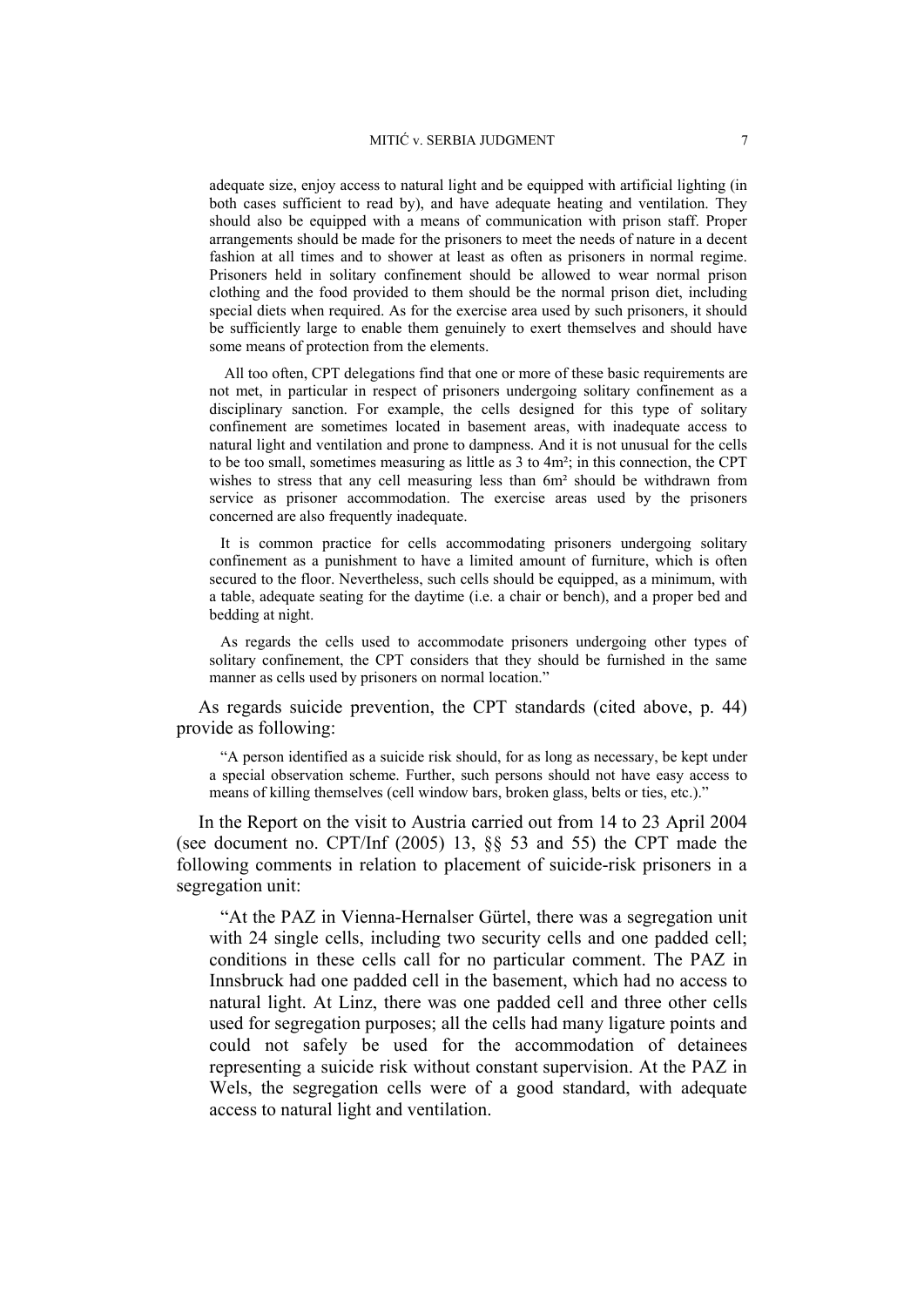Further, the CPT invites the Austrian authorities to provide suicideproof clothing for use in appropriate circumstances."

In the Report on the visit to Malta carried out from 19 to 26 May 2008 (see document no. CPT/Inf (2011) 5, §§ 135 and 136), the CPT made the following remarks concerning the treatment of suicide-risk prisoners:

"A "suicide watch" cell has been installed at the entrance of the YOURS building. The cell with very high bare walls and a transparent ceiling, is equipped only with a mattress. Inmates can be placed there after having attempted to commit suicide or after displaying (auto)-aggressive behaviour; they are subject to reinforced staff monitoring (in emergency circumstances, in "one to one" constant direct supervision). A recording clock is also installed, to check staff presence. Placement in the cell is under the sole responsibility of the CCF psychiatrist, who informed the delegation that inmates were usually placed there for an observation period of two weeks, but that they could be discharged earlier on his decision. A special register was kept, recording the stay in the cell. The delegation was informed that on occasion prisoners had been kept in their underwear or, exceptionally, left naked in the cell (with a Luna blanket).

The delegation was of the opinion that the practice of keeping a prisoner naked in a cell can be considered to amount to degrading treatment and, in pursuance of Article 8, paragraph 5, of the Convention, requested the Maltese authorities to discontinue this practice immediately, indicating that prisoners at risk of suicide should instead benefit from clothing appropriate to their specific needs."

Furthermore, in the Report on the visit to Italy carried out from 14 to 26 September 2008 (see document no. CPT/Inf (2010) 12, §§ 107 and 108), concerning the psychiatric care, the CPT made the following observations:

"Further, in particular at Brescia and Cagliari Prisons the delegation observed serious problems in the handling of prisoners with severe psychiatric disorders or acute episodes of agitation. Delays often arose when arranging transfers to psychiatric establishments (such as an OPG or a psychiatric service in a general hospital - SPDC). This led to very disturbed prisoners being placed in bare cells, sometimes for prolonged periods (as was observed at Cagliari); in some cases, the prisoners concerned were held in such cells while handcuffed (as was the case at Brescia) or stripped of their clothes (as was the case at Cagliari). Thus, acutely ill prisoners with psychiatric disorders did not receive adequate care and were subjected to treatment which can easily be considered as inhuman and degrading. It is all the more worrying that some of the prisoners concerned had allegedly been subjected to physical illtreatment by staff.

...

...

In the light of the above, the CPT recommends that urgent steps be taken to review the provision of psychiatric care in the establishments visited. In particular, steps should be taken to:

- increase the presence of psychiatrists and ensure that prisoners suffering from severe disturbances are transferred without delay to an appropriate psychiatric establishment (if necessary a civil psychiatric institution);

<sup>-</sup> provide suicide-proof clothing for use in appropriate circumstances;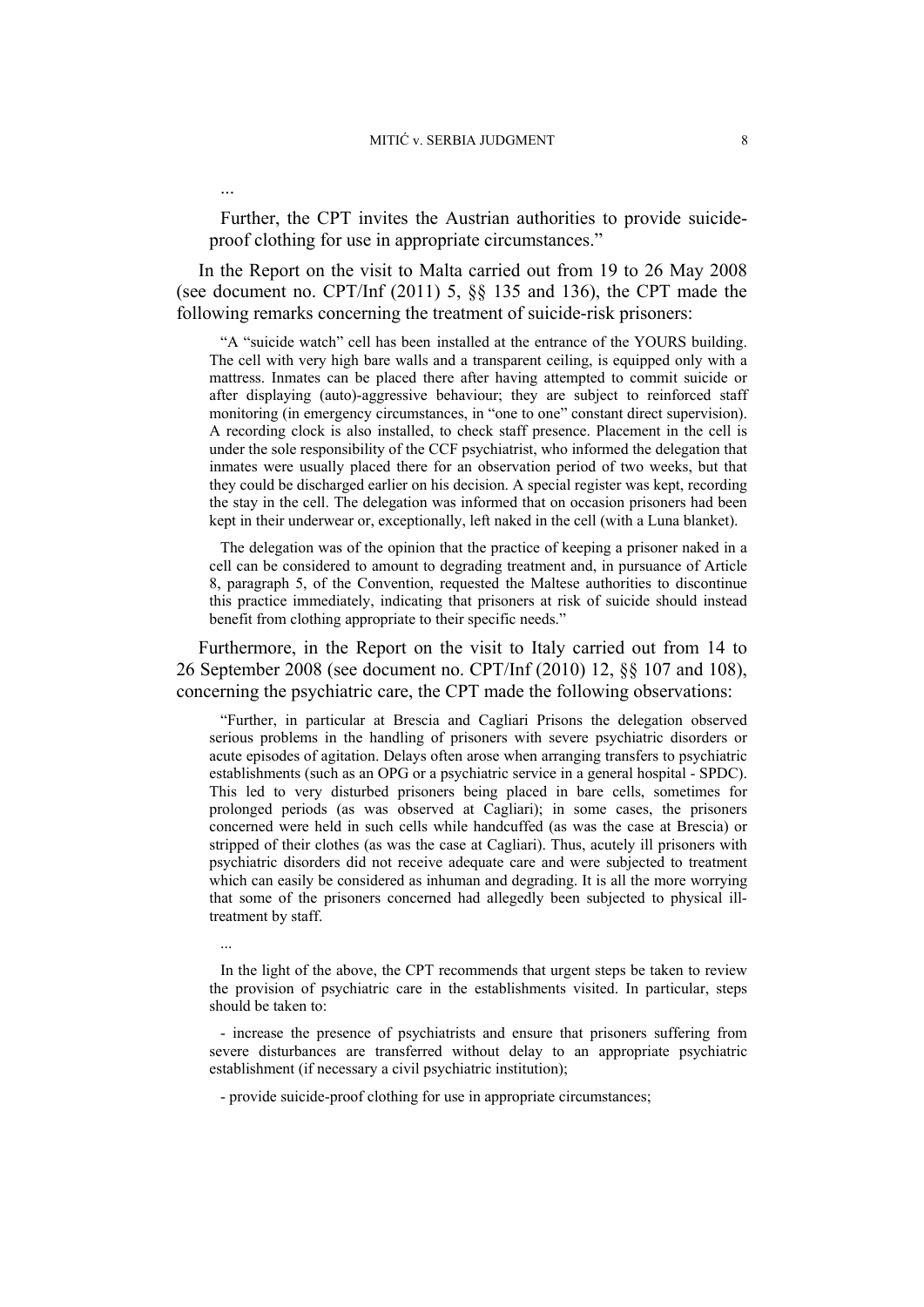- ensure that patients are not handcuffed inside a cell."

In the Report on the visit to Ireland carried out from 25 January to 5 February 2010 (see document no. CPT/Inf (2011) 3, §§ 79-82), concerning the use of special observation cells, the CPT made the following observations (footnotes omitted):

"According to Rule 64 of the Prison Rules 2007, a prisoner shall be accommodated in a special observation cell only if "it is necessary to prevent the prisoner from causing imminent injury to himself or herself, or others and all other less restrictive methods of control have been or would, in the opinion of the Governor, be inadequate in the circumstances". Placement in such a cell should not exceed 24 hours unless the Governor receives authorisation from the Director General of Prisons to extend the placement for a maximum of four further periods of 24 hours.

Paragraph 8 of Rule 64 states that the Governor may require a prisoner's clothing to be removed prior to placement if it is considered that "items or parts of prisoner's clothing may be used by the prisoner to harm himself or herself, or others, or to cause significant damage to property". However, paragraph 9 states that no prisoner should be left unclothed. Also, a prisoner placed in a special observation cell should be visited at least daily by the Governor and by the doctor.

...

In the course of the 2010 visit, the CPT's delegation was deeply concerned by the situation of prisoners placed in special observation cells, which resulted in it making an immediate observation (see paragraph 6 above). To begin with, prisoners who had been placed in a special observation cell complained of the cold temperature and the delegation observed for itself the cells were generally cold (for example, the special observation cell in B Wing of Midlands Prison measured  $12^{\circ}$ C at the time of the visit). It should be noted that in most instances an inmate's clothes were removed and that only one, maybe two, small blankets were issued; at times, an inmate was permitted to keep his underwear.

Prison Rule 64 is designed to enable management to remove a prisoner in an emergency to a cell where he or she will be safe and can be closely observed by staff. However, in the prisons visited, inmates were being placed in special observation cells not only in such situations but also for accommodation, disciplinary and good order purposes; further, regardless of the reason for the placement, prisoners were in most cases being subjected to the same procedures.

In a number of instances documented by the CPT's delegation, prisoners judged to have disobeyed a legitimate order or who were being refractory, were transferred to a special observation cell, sometimes using control and restraint measures. On each occasion the prisoner's clothing was removed; in many instances, it was apparently either ripped off or cut off, while the inmate was restrained lying prostrate on the floor of the cell. Other than being provided with a rip-proof blanket or poncho, these prisoners were in each instance kept naked (apart from prison-issue underpants) in the special observation cell for 24 hours or longer, they were not offered outdoor exercise or provided with any reading material or permitted to watch television. Such placement could not be described as other than for the purpose of punishment.

...

If a prisoner is placed in a special observation cell for medical reasons, rip-proof clothing should only be provided where necessary (e.g. in cases of self-harm but not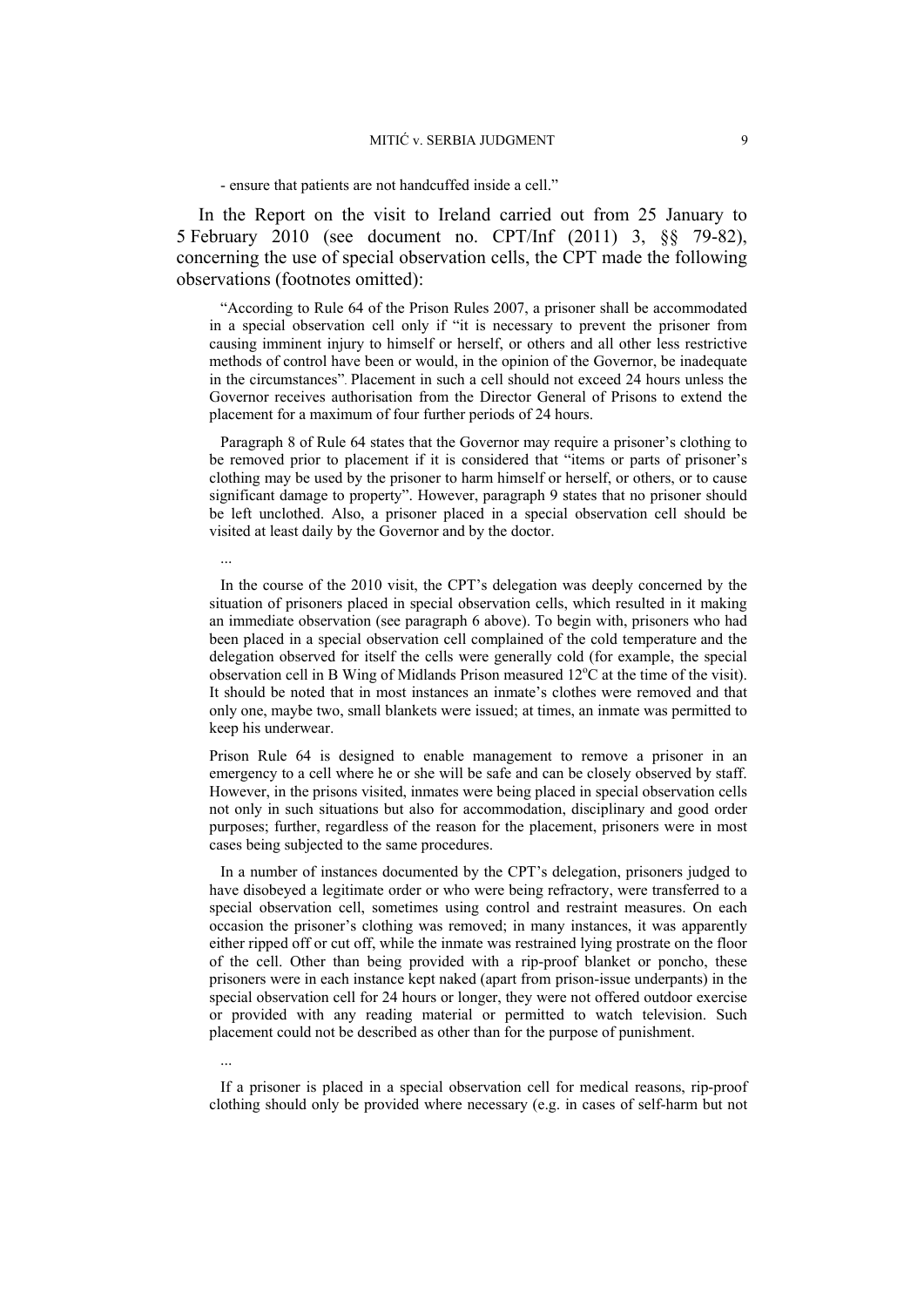for someone who initiates a hunger-strike). Such a placement and its continuation should only be made upon the authorisation of the medical doctor, when all other measures are inadequate; and the removal of clothes should follow an individual risk assessment, and be authorised by the doctor. Further, the doctor should attend prisoners placed in observation on a daily basis as required by the Prison Rules 2007 (see also section e. below) and record his findings; this was often not the case in most of the prisons visited, notably at Cork Prison. Likewise, the standard 15 minute observation by prison officers of persons placed in a special observation cell should be clearly recorded in the register.

Where there is a need for a disruptive or violent prisoner to be rapidly transferred to a special observation cell, the person concerned should only be kept in such a cell until such time as he has calmed down, whereupon he should be placed in an ordinary cell and, if appropriate, managed through the disciplinary process or Rule 62 governing removal from association. Further, the prisoner's clothing should not be removed unless this is found to be justified following an individual risk assessment."

# THE LAW

### I. ALLEGED VIOLATION OF ARTICLE 2 OF THE CONVENTION

- 33. The first sentence of Article 2 of the Convention provides:
	- "1. Everyone's right to life shall be protected by law."

34. The applicant complained under Article 2 that the authorities were responsible for his son's death and/or that they failed to protect his life. He also complained that the investigation into his son's death had not been adequate or effective, as required by the procedural obligation imposed by that Article.

#### **A. Submissions of the parties**

#### *1. The applicant*

35. The applicant alleged, without more, that his son was killed by the prison authorities. He also alleged that, if his son had indeed committed suicide, it was the fault of the prison authorities who had failed to protect him: his son had been beaten by other inmates; he should not have been placed in solitary confinement and the disciplinary proceedings against him were a set-up manufactured by the prison authorities. He also claimed his son's medication was too strong.

36. The applicant further argued that the circumstances of his son's death were neither properly investigated nor established. There were discrepancies between the report of the investigating judge and the autopsy report (as to the time JM's body was discovered) and between the prison guard's statement and the time of death established by the autopsy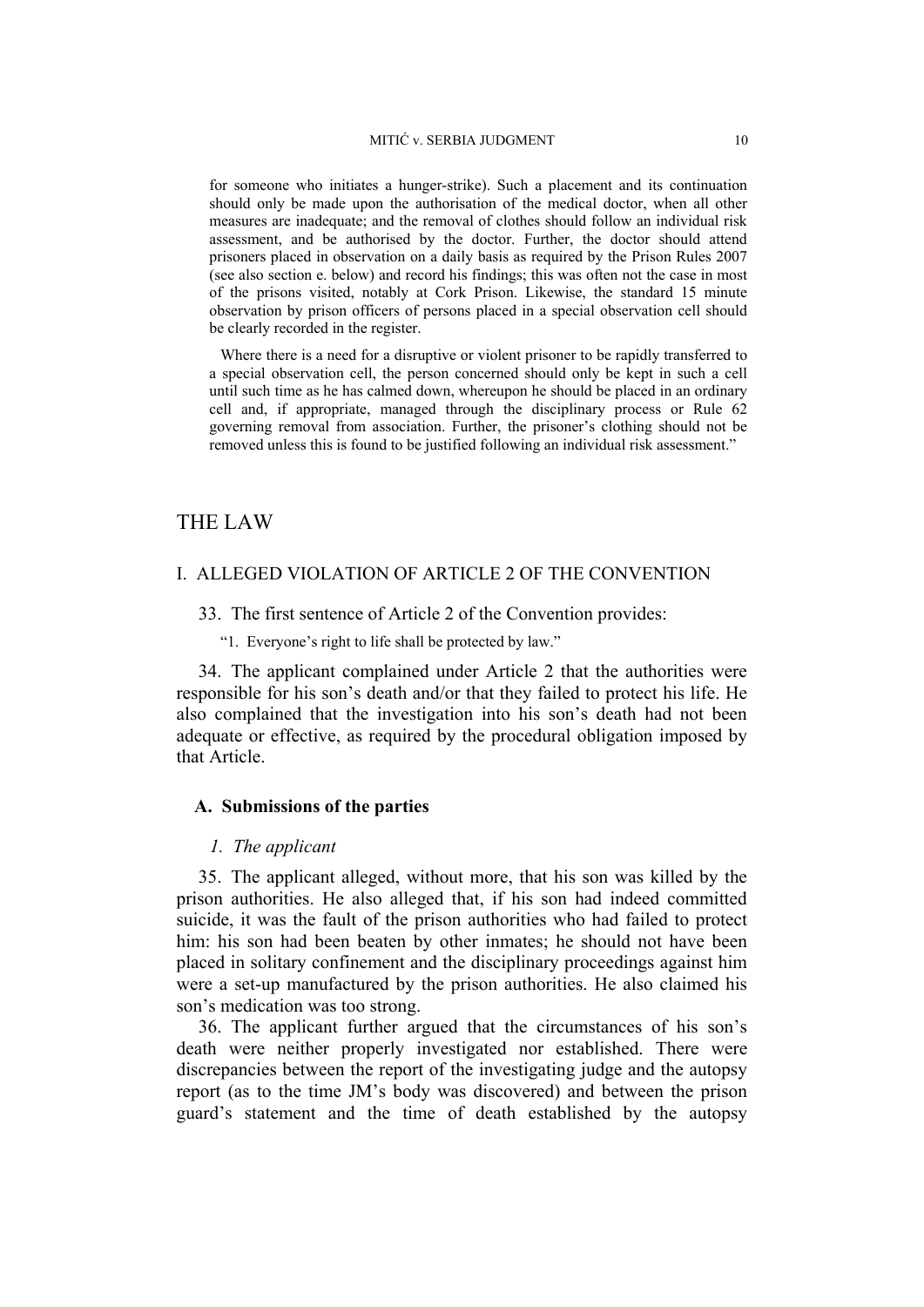(paragraphs 16, 18 and 20 above). He also claimed that the prison authorities had refused to give him the CCTV tape recordings of his son's cell.

#### *2. The Government*

37. The Government argued that the authoritites could not have been aware that JM was a suicide risk. He had no history of mental health problems or of suicidal tendencies. Upon his arrest, he was examined by the prison doctor and was thereafter under constant medical care by the same doctor. JM had never shown any sign of mental distress that could be interpreted as alarming. The applicant had not indicated in his submissions that his son had suffered from mental illness and none of his relatives, who visited him in prison, including the applicant, had alerted the authorities to any unusual or worrying behaviour. Furthermore, solitary confinement could not have adversely affected his mental state because he was not in total isolation: he had contacts with the prison staff, was visited regularly by the prison doctor and had one-hour daily exercise together with other inmates who were also placed in solitary confinement. He also had contact with the outside world through letters.

38. The Government further maintained that JM had never complained about his treatment in prison. The applicant's claim that his son was the only one placed in solitary confinement after the disciplinary proceedings was untrue: all inmates who attempted to escape were punished in the same manner. Copies of the relevant decisions were submitted.

39. The Government submitted that the investigation into JM's death met the Convention requirement of effectiveness. The decision to discontinue the proceedings had been based on an objective, impartial and comprehensive analysis of all the evidence. As regards the discrepancy between the prison guard's statement and the time of death established in the autopsy report (paragraphs 18 and 20 above), the Government submitted that it did not undermine the findings of the autopsy because the forensic expert's task was not to establish the precise minute of JM's death (that was not the focus of the investigation) but rather to determine the cause of his death. Furthermore, the inconsistency could simply have been the result of a mistake.

40. The Government also submitted that the investigation fulfilled the condition of public scrutiny: the applicant was in constant contact with the investigators; he had been informed in a timely manner about his son's death; he had full access to documents in the file; and he was informed of the public prosecutor's decision not to initiate criminal proceedings as well as of the courts' decisions.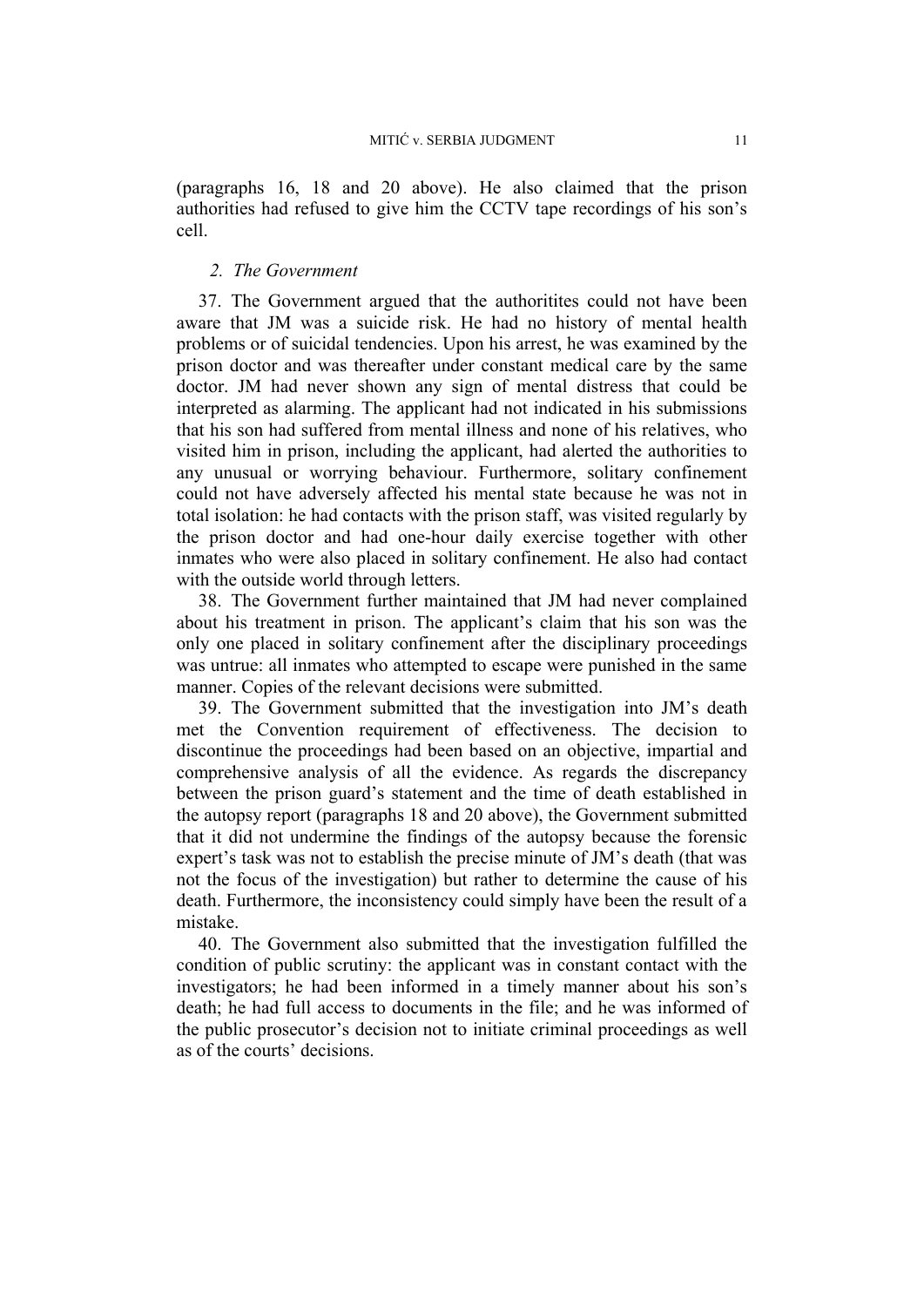#### **B. The Court's assessment**

#### *1. Admissibility*

41. The Court notes that the application is not manifestly ill-founded within the meaning of Article 35  $\S$  3 (a) of the Convention and that it is not inadmissible on any other grounds. It must therefore be declared admissible.

#### *2. Merits*

#### *(a) The substantive protection*

i. The cause of death: the alleged involvement of State agents in JM's death

42. The Court reiterates that Article 2, which safeguards the right to life and sets out the circumstances when deprivation of life may be justified, ranks as one of the most fundamental provisions in the Convention, from which no derogation is permitted. In the light of the importance of the protection afforded by Article 2, the Court must subject deprivation of life to the most careful scrutiny, taking into consideration not only the actions of State agents but also all the surrounding circumstances (see, among other authorities, *McCann and Others v. the United Kingdom*, 27 September 1995, §§ 146-47, Series A no. 324).

43. The applicant alleged that his son was killed by the prison authorities but did not develop this argument at all. The Court observes that voluminous investigation documents were unanimous as to the cause of JM's death. The applicant merely reiterated his allegations from the criminal complaint. However, this remains a vague and undeveloped submission, in respect of which the case-file, including the domestic investigation, reveals no sufficient elements. The Court will thus proceed on the basis of a suicide.

44. In such circumstances, the Court finds that the applicant has not substantiated any violation of the substantive limb of Article 2 of the **Convention** 

#### ii. Failure of the State to protect JM's life

45. The Court reiterates that the first sentence of Article 2 § 1 enjoins the State not only to refrain from the intentional and unlawful taking of life, but also to take appropriate steps to safeguard the lives of those within its jurisdiction (see *L.C.B. v. the United Kingdom*, judgment of 9 June 1998, § 36, *Reports* 1998-III). In the context of prisoners, the Court has had previous occasion to emphasise that persons in custody are in a vulnerable position and that the authorities are under a duty to protect them. It is incumbent on the State to account for any injuries suffered in custody,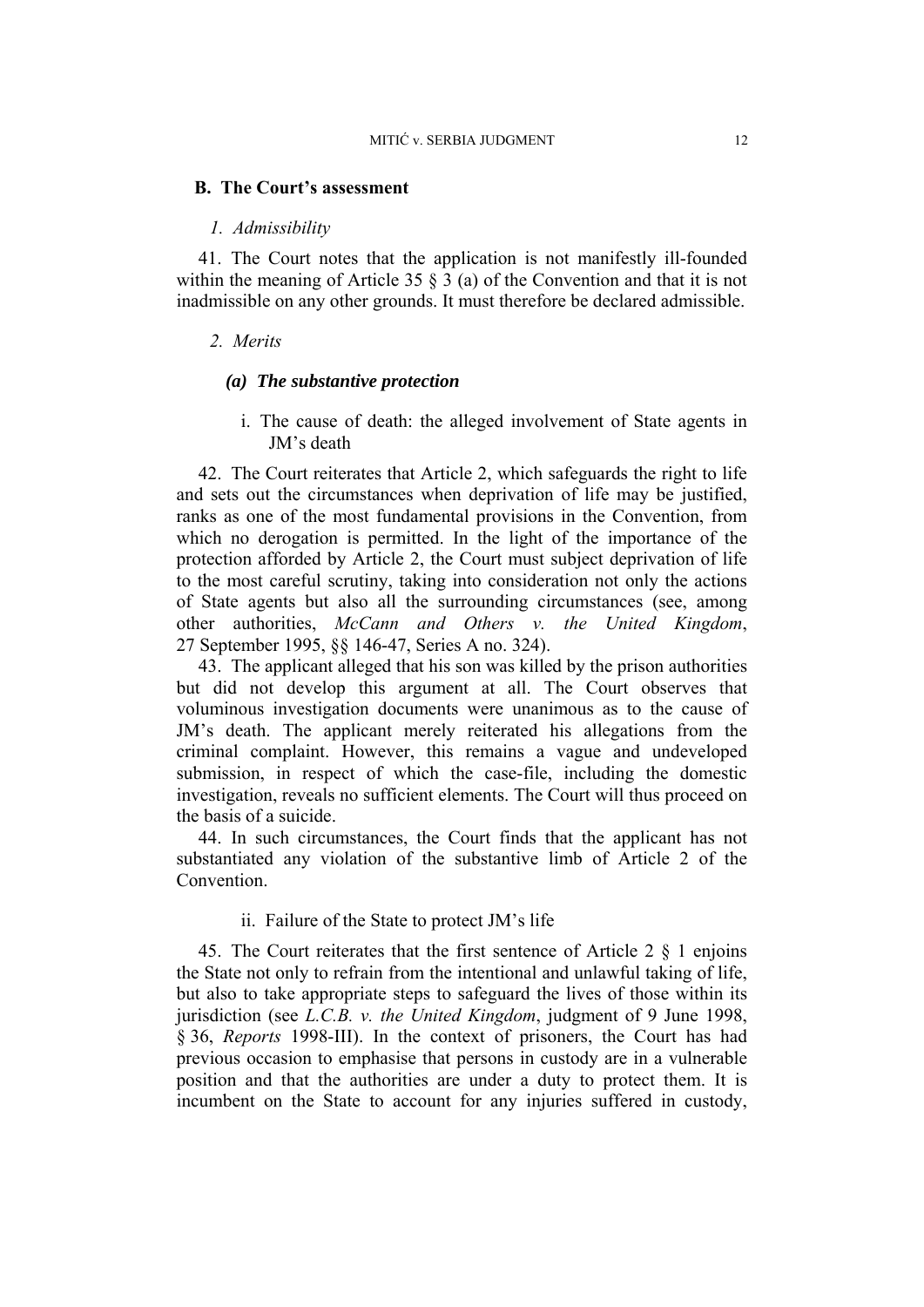which obligation is particularly stringent when an individual dies (see, for example, *Salman v. Turkey* [GC], no. 21986/93, § 99, ECHR 2000-VII).

46. Bearing in mind the difficulties in policing modern societies, the unpredictability of human conduct and the operational choices which must be made in terms of priorities and resources, the scope of the positive obligation must be interpreted in a way which does not impose an impossible or disproportionate burden on the authorities. Accordingly, not every claimed risk to life can entail for the authorities a Convention requirement to take operational measures to prevent that risk from materialising. For a positive obligation to arise regarding a prisoner with suicidal tendencies, it must be established that the authorities knew, or ought to have known at the time, of the existence of a real and immediate risk to the life of an identified individual and, if so, that they failed to take measures within the scope of their powers which, judged reasonably, might have been expected to avoid that risk (see *Keenan v. the United Kingdom*, no. 27229/95, §§ 89 and 92, ECHR 2001-III).

47. The Court has recognised that the prison authorities must discharge their duties in a manner compatible with the rights and freedoms of the individual prisoner concerned. There are general measures and precautions which ought to be available to diminish the opportunities for self-harm, without infringing personal autonomy. Whether any more stringent measures are necessary in respect of a prisoner and whether it is reasonable to apply them will depend on the circumstances of the case (see *Keenan*, cited above, § 91).

48. In the light of the above, the Court will examine whether the authorities knew or ought to have known that JM posed a real and immediate risk of suicide and, if so, whether they did all that could reasonably have been expected of them to prevent that risk.

49. The Court notes that JM did not have any known history of mental health problems or suicidal tendencies (compare *Keenan*, cited above, §§ 94 and 95). All the time during imprisonment he acted in a normal fashion, showing no particular signs of physical or mental distress. He had constant access to medical assistance, was always examined by the same prison doctor and had contact with other prison officers and inmates, none of whom ever reported anything unusual in his behaviour. JM's medical record shows that he complained of insomnia and mild anxiety for which he was treated. On the morning of the day he killed himself, he was seen by the prison doctor and two other prison officers (paragraph 15 above). According to their statements given during the investigation, there was nothing strange in his demeanour. Neither did JM's relatives ever alert the prison authorities to any risk of suicide. For these reasons, the Court does not find that the authorities could have reasonably foreseen JM's decision to hang himself.

The Court recalls at this point that the CPT has recommended that persons identified as a suicide risk should be subject to special precautions.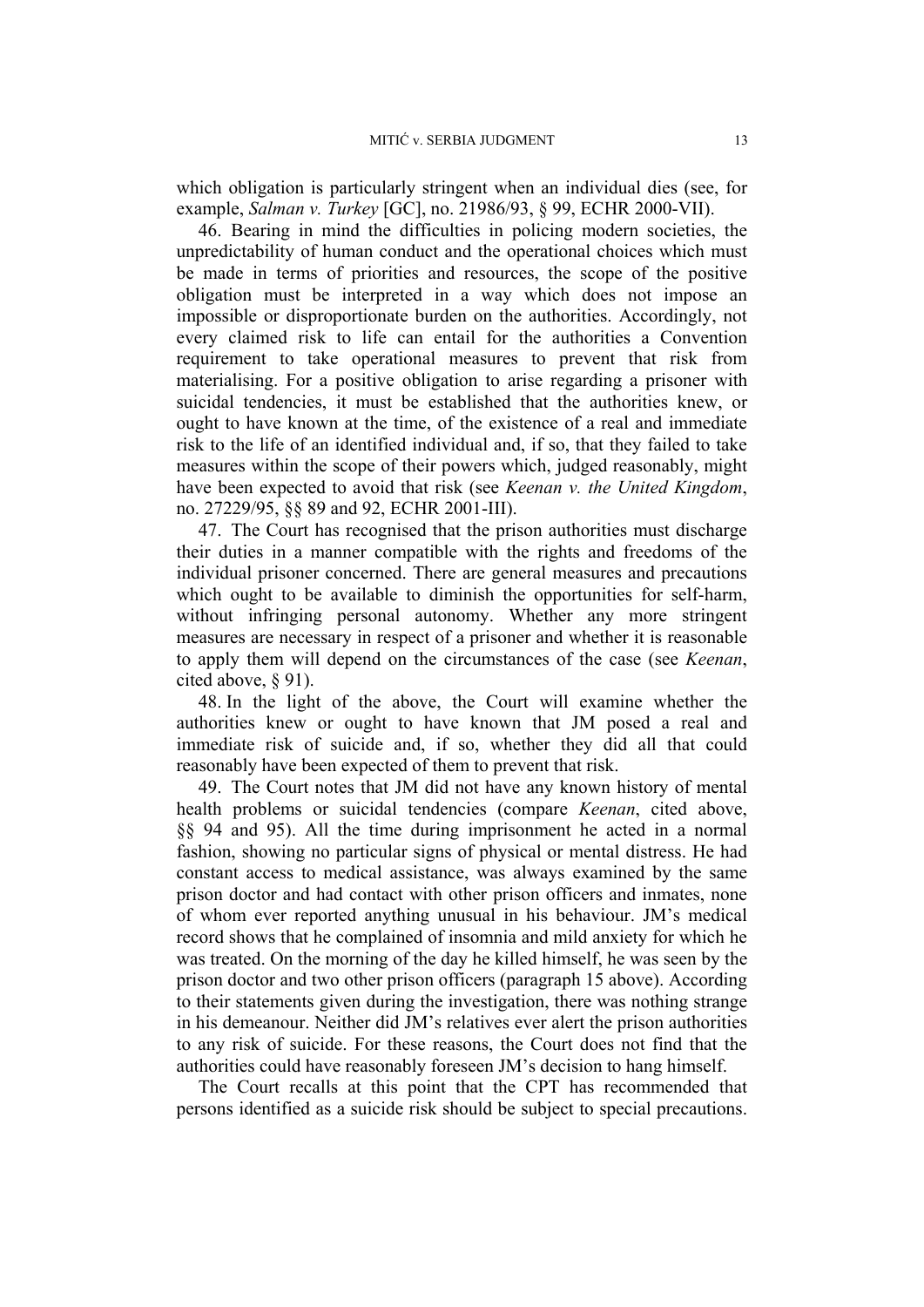In particular, they should not be placed alone in a cell with easy access to means of killing themselves, such as, cell window bars, broken glass, belts or ties (see the CPT Standards, cited above). Furthermore, suicide-proof clothing should be used in appropriate circumstances, such as in the case of mentally-ill prisoners and prisoners who were placed in suicide watch cells after having attempted to commit suicide or after displaying auto-aggressive behaviour (see the Reports in the "Relevant domestic law and international practice" above). However, it is clear from the circumstances of the present case that JM's mental state during imprisonment had never called for such special protective measures.

50. As regards the applicant's complaint that the authorities failed to protect his son from being beaten by other inmates, the Court notes that JM's medical file indicates that, during the examination on 21 September 2007, the prison doctor discovered three-day old bruises on his left shoulder, shoulder blades and right upper arm (paragraph 10 above). However, JM refused to reveal the origin of the bruises or to submit a formal complaint to the prison authorities. In these circumstances, the Court finds it unreasonable to consider that prison authorities failed to take necessary measures to protect the applicant's son.

51. Furthermore, as regards the applicant's claim that his son's medical treatment was inadequate, the Court notes that JM was prescribed sedatives for insomnia and mild anxiety. He never raised any serious mental health issue which could be considered to have required special psychiatric examination. Furthermore, he never complained about the quality of the medical assistance or the therapy received nor was he refused access to a specialist (compare *Younger v. the United Kingdom* (dec.), no. 57420/00, ECHR 2003-I). The Court finds no evidence that JM's medical treatment was inadequate.

52. Lastly, as regards the applicant's claim that his son was unjustly placed in solitary confinement following arbitrary disciplinary proceedings, the Court notes that other inmates involved in the escape attempt were punished in the same way (paragraph 12 above) and that the ordered disciplinary measure was prescribed by domestic law (paragraph 31 above).

53. Having regard to the above, the Court does not find any manifest omission on the part of the domestic authorities allowing a finding that the Serbian authorities failed to prevent a real and immediate risk of suicide or that they otherwise acted in a way incompatible with their positive obligations to guarantee the right to life.

Accordingly, there has been no violation of Article 2 of the Convention in this respect.

#### *(b) The procedural protection: the investigation into JM's death*

54. The Court reiterates that whenever a detainee dies in suspicious circumstances, Article 2 requires the authorities to conduct an independent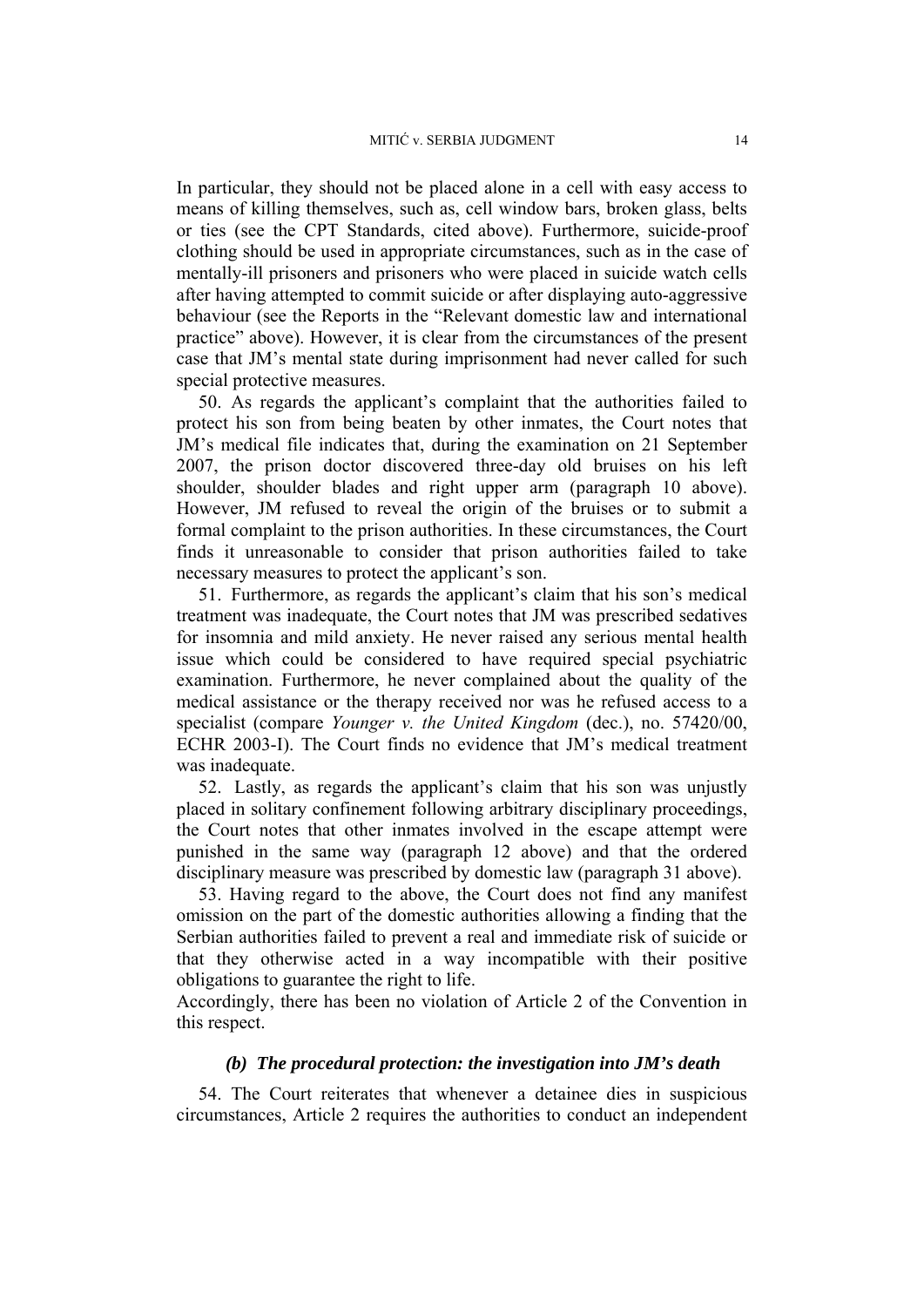and impartial official investigation that satisfies certain minimum standards as to effectiveness (see, for example, *Paul and Audrey Edwards v. the United Kingdom*, no. 46477/99, §§ 69-73, ECHR 2002-II, and *Trubnikov v. Russia*, no. 49790/99, § 88, 5 July 2005). Thereby, the competent authorities must act with exemplary diligence and promptness and must of their own motion initiate investigations which would be capable of, firstly, ascertaining the circumstances in which the incident took place and any shortcomings in the operation of the regulatory system and, secondly, identifying the State officials or authorities involved. The nature and degree of scrutiny which satisfy the minimum threshold of effectiveness depend on the circumstances of each particular case. They must be assessed on the basis of all relevant facts and with regard to the practical realities of investigation work (see *Koseva v. Bulgaria* (dec.), no. 6414/02, 22 June 2010). Furthemore, the obligation to investigate is not one of result, but of means only.

55. The requirement of public scrutiny is also relevant in this context. The degree of public scrutiny required may well vary from case to case. In all cases, however, the next-of-kin of the victim must be involved in the procedure to the extent necessary to safeguard his or her legitimate interest (see, for example, *McKerr v. the United Kingdom*, no. 28883/95 , § 148, ECHR 2001-III).

56. The Court finds that a procedural obligation arose to investigate the circumstances of JM's death. He was a prisoner under the care and responsibility of the authorities when he died as a result of what appeared to be a suicide (paragraph 43 above). The investigation was necessary to establish, firstly, the cause of death, and, secondly, once suicide was established, to examine whether the authorities were in any way responsible for failure to prevent it. That investigation had also to fulfil requirements set out above (paragraphs 54 and 55 above).

57. In the present case, the investigation was carried out by the investigating judge with the assistance of the police and later on by the public prosecutor. They were not connected to the prison authorities, either structurally or factually, so that the persons conducting the investigation were independent from the relevant personnel of the prison.

As to whether the investigation was prompt and expeditious, the Court observes that an on-site investigation was conducted immediately after the incident, including photographs of the scene and of the body. An autopsy was performed on the day of the death by a forensic expert (contrast *Tepe v. Turkey*, no. 27244/95, § 181, 9 May 2003). Furthermore, following the applicant's criminal complaint the case was again examined by the public prosecutor, by the investigating judge and by the District Court and the Supreme Court of Serbia, within five months after JM's death.

As regards thoroughness, the Court notes that police officers questioned a number of prison officers, including the prison doctor and the officers who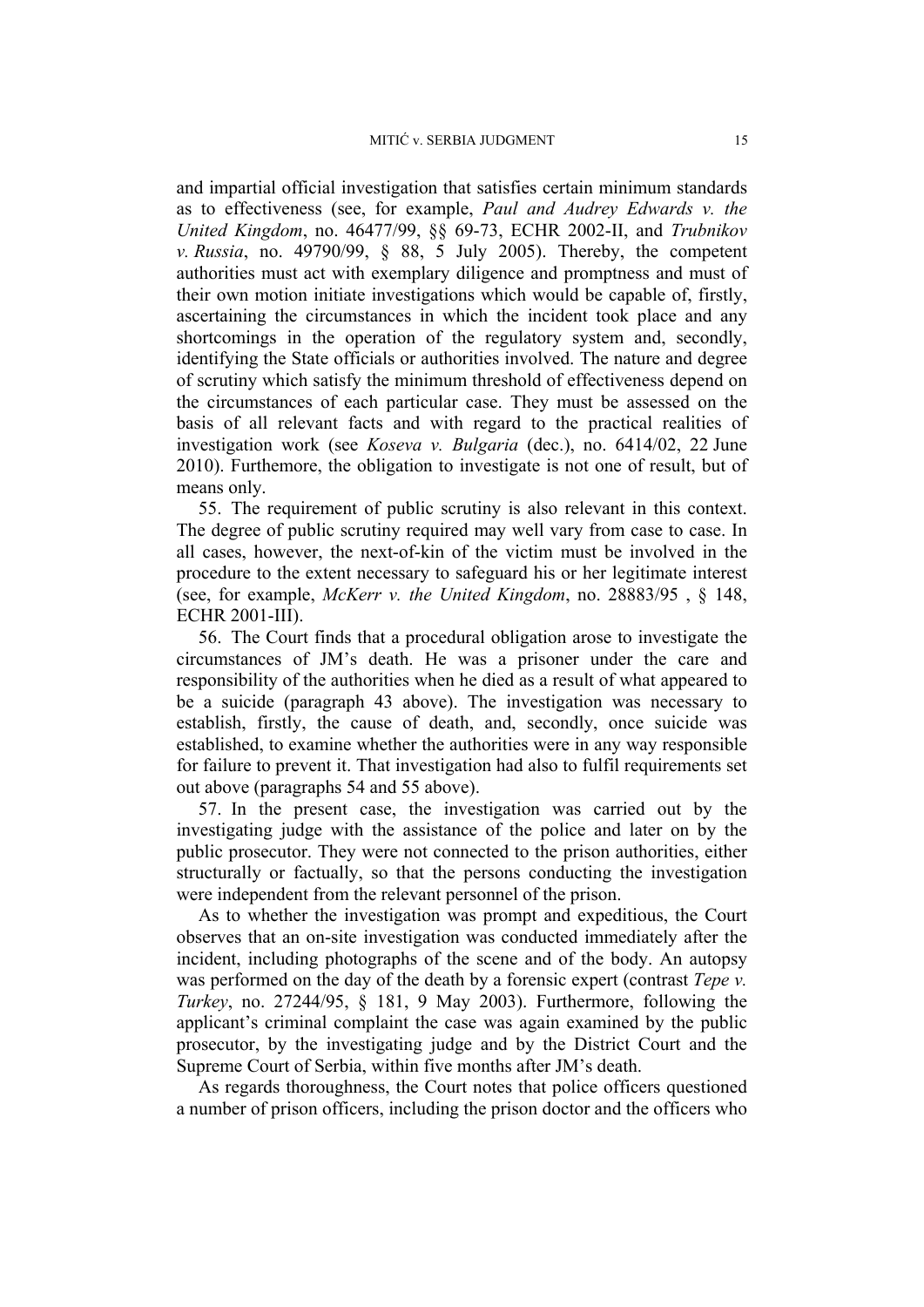discovered JM's body. Furthermore, the autopsy report was detailed: it described both the internal and external features of JM's body and took histopathological samples which were analysed in detail (contrast *Tanlı v. Turkey*, no. 26129/95, § 150, ECHR 2001-III (extracts)). It went on to clearly conclude as to suicide by hanging. It is true that certain facts in the autopsy report (the time of discovery of JM's body and the time of death) did not match the report of the investigating judge and the prison guard's statement (paragraphs 16, 18 and 20 above). However, while some effort should have been made to clarify these inconsistencies, the Court does not find this oversight sufficient to conclude that the investigation into JM's death was sufficiently flawed as to undermine its effectiveness, since the precise time of death was not of crucial importance in the present case (contrast *Velikova v. Bulgaria*, no. 41488/98, § 79 *in limine*, ECHR 2000-VI). Moreover, the applicant could have but did not challenge the expert's conclusions after he had received the autopsy report.

Furthermore, following the applicant's criminal complaint, the police again questioned several prison officers and the prison warden also gave a statement to the public prosecutor. Once the public prosecutor decided not to prosecute and the applicant took over the prosecution, the investigating judge requested a new report from the prison authorities and gathered more evidence. However, having examined all documents, he considered that there were not enough elements for indictment and that the investigation should be discontinued. That conclusion was upheld by the District Court and by the Supreme Court of Serbia. This also shows that the applicant has been involved in the procedure to the extent necessary to safeguard his interest as a next-of-kin.

Finally, as regards the applicant's allegation that the prison authorities refused to produce the CCTV recordings, the Court notes that such recordings were never made (paragraph 13 above).

58. In the light of the above, the Court concludes that there has been no violation of the procedural obligation of Article 2 of the Convention.

# FOR THESE REASONS, THE COURT UNANIMOUSLY

- 1. *Declares* the application admissible;
- 2. *Holds* that there has been no violation of Article 2 of the Convention as regards the authorities' positive obligation to protect the right to life;
- 3. *Holds* that there has been no violation of Article 2 of the Convention in respect of the respondent State's obligation to conduct an effective investigation.